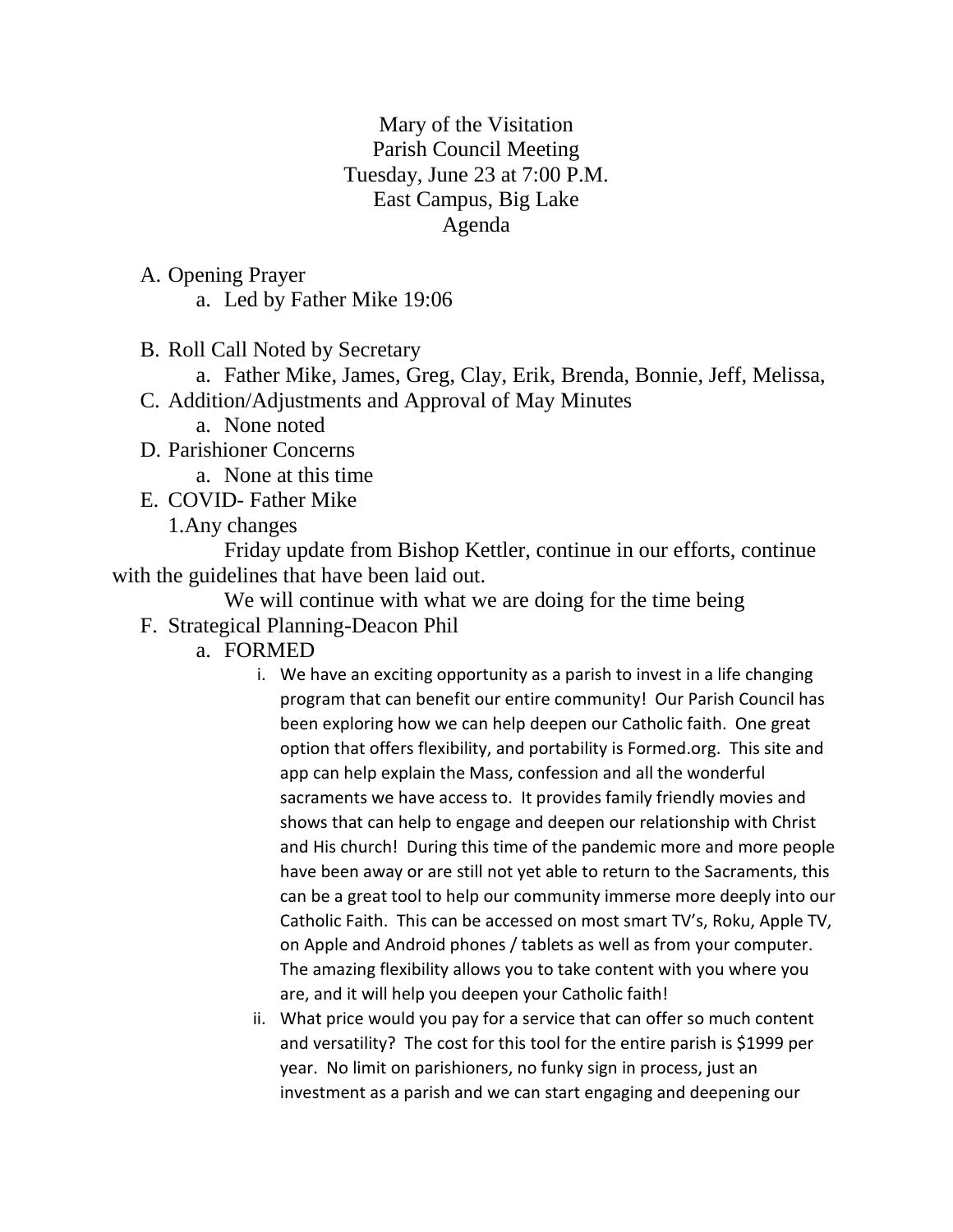relationship with Christ and His Church! You can contact Deacon Phil for more information on this service, remember to place Formed in the memo section in the Sunday collection to support this effort.

- iii. Deacon Phil to reach out to Patti
	- 1. Text to give as an option also one time payment is also
- b. MyParish
	- i. Not in motion at this time, we have not met again as a cohort Sherburne Area Catholic Community will pick this up again after our next meeting
- c. Anything else in the Strategic Plans that were tabled
- d.
- G. September Fest Plans
	- 1. Have an open Chair
		- a. Jim and Mary Ellen Richter chairing this year again
	- 2. Modify festival
		- a. We will see what we can do, plan for what we can, and continue to plan on what we can do to come together
			- i. Some suggestions
			- ii. Options/Activities suggested (different from "normal" SeptemberFest):
				- 1. Picnic
				- 2. Raffle
				- 3. Ask families to donate financially (\$100/family; \$50/per single person)
				- 4. Entertainment (music, a movie, free bingo)
				- 5. Food trucks
				- 6. 50/50 raffle (do we then need a license?)
				- 7. Refreshments (individual wrapped items: chips, pop, water, ice cream)
				- 8. Online auction
- H. Campaign for security system-Deacon Phil
	- a. Similar language to previous proposal, will add that we are aware that financial hardships but if people can give to this effort please support this initiative to help support our securing of our entrances and providing means to respond to an event if they should occur.
	- b. Father Mike has mentioned in the past our efforts to increase the safety of our parishioners, as well as staff. The means to do this will have to come from individuals with this capital campaign for safety and security, please make that memo in the check or electronic payment.
- I. Finances Update-Clay & Eric